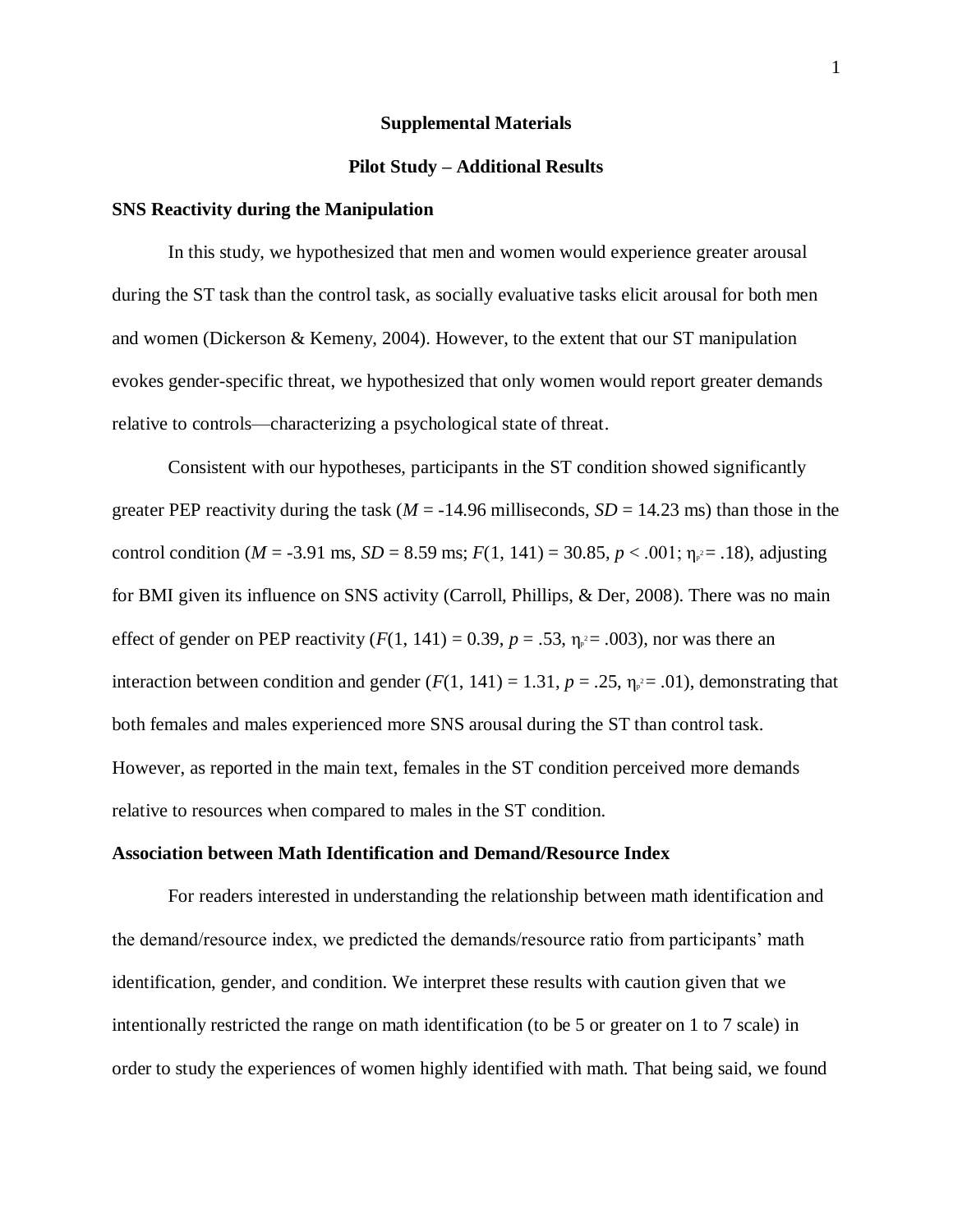a significant main effect of math identification,  $b = -0.10$ ,  $SE = 0.04$ ,  $p = .020$ , such that students more highly identified with math perceived lower demands relative to resources than those who were less identified with math. We did not find any interactions between math identification and gender ( $p = .21$ ), math identification and condition ( $p = .38$ ), or math identification, gender, and condition ( $p = .23$ ).

### **Studies 1A and 1B – Additional Analytic Details**

### **Physiological Linkage**

In the physiological linkage models, we specified the following random effects: variance in the intercepts, variance in the slopes for respondent PEP reactivity, between-person covariance of Person 1 (P1) intercept with Person 2 (P2) intercept, between-person covariance of P1 slope for respondent PEP and P2 slope for respondent PEP, within-person covariance of intercepts with slopes for respondent PEP, between-person covariance of intercepts with slopes for respondent PEP, and variance of slopes for partner PEP.

### **Performance**

In Studies 1A and 1B, along with the main effects of condition, time, and an interaction of condition by time, we also included difficulty and whether the question was answered the first or second time (i.e., after the participant had worked alone to solve the problem or after the participant had discussed the problem with his/her partner; referred to as "being together" hereafter; coded as -1 when alone and 1 when together). We also included difficulty by time and being together by time interaction terms (see Fitzmaurice, Laird, & Ware, 2011).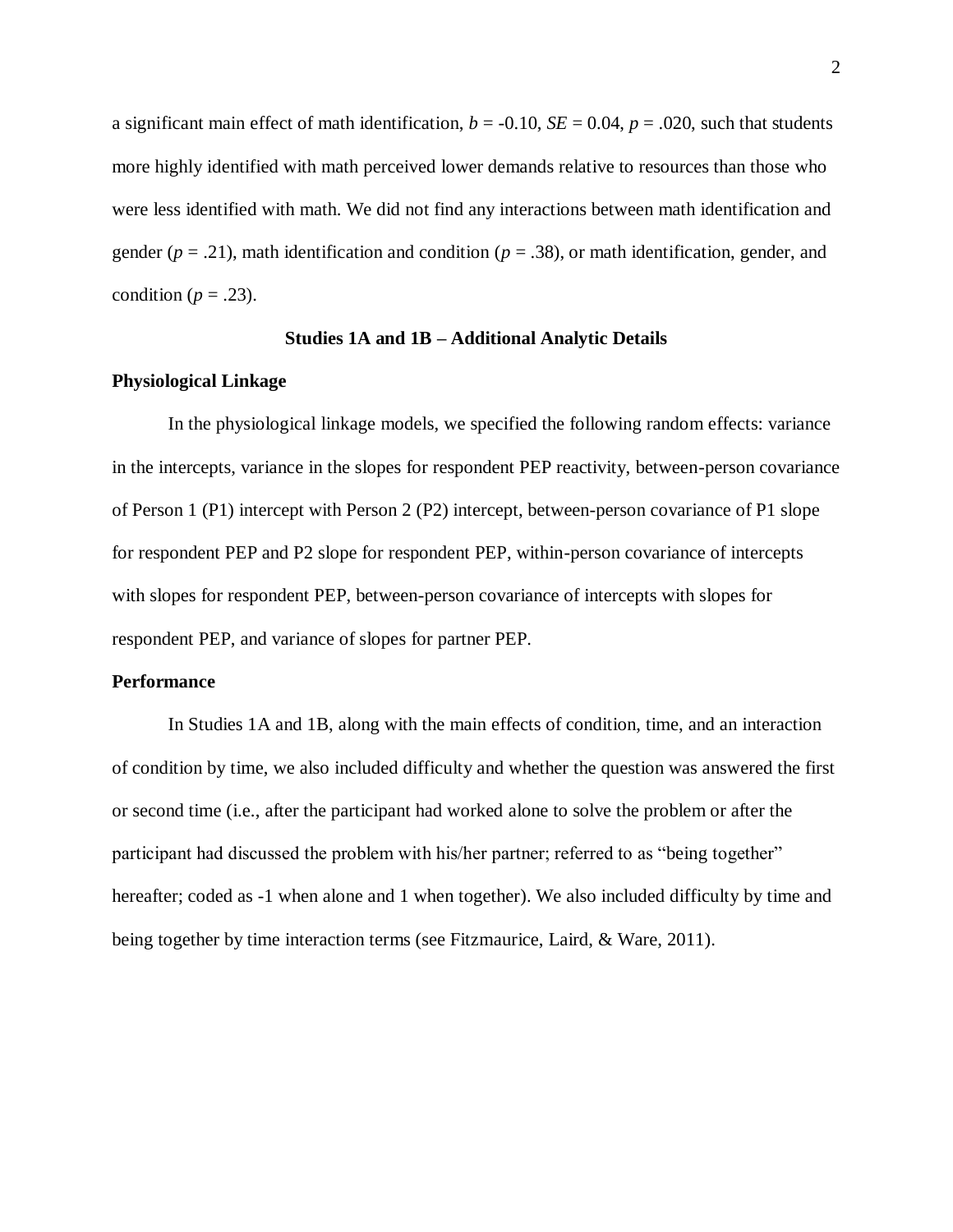# **Study 1A – Additional Results**

### **SNS Reactivity during the Manipulation**

Participants in the ST condition showed significantly greater SNS arousal during the backwards counting task ( $M = -17.74$ ,  $SD = 11.71$ ) than those in the control condition ( $M = -17.74$ 4.23, *SD* = 9.81;  $F(1, 80) = 31.85$ ,  $p < .001$ ;  $\eta_{p} = .29$ ), including BMI as a covariate (Carroll et al., 2008).

# **Physiological Linkage**

We observed a significant Partner Prior PEP  $\times$  Condition  $\times$  Respondent Talk Time interaction,  $F(2, 1371) = 5.43$ ,  $p = .005$ , indicating that the strength of the linkage paths were different by condition and further differed by how much one talked about math. A significant two-way Partner Prior PEP × Respondent Talk Time interaction was found for ST targets (*b =* - 0.01, *SE* = 0.002,  $t(808) = -2.26$ ,  $p = 0.02$ , 95% CI: -0.01 to -0.007) and for controls ( $b = 0.004$ , *SE* = 0.002,  $t(1367)$  = 2.40,  $p = 0.016$ , 95% CI: 0.0007 to 0.007) but not for ST non-targets ( $p =$ .30). For ST targets, the more they talked, the less they were linked to their partners. For controls, the more they talked, the more they were linked to their partners (see Figure S1).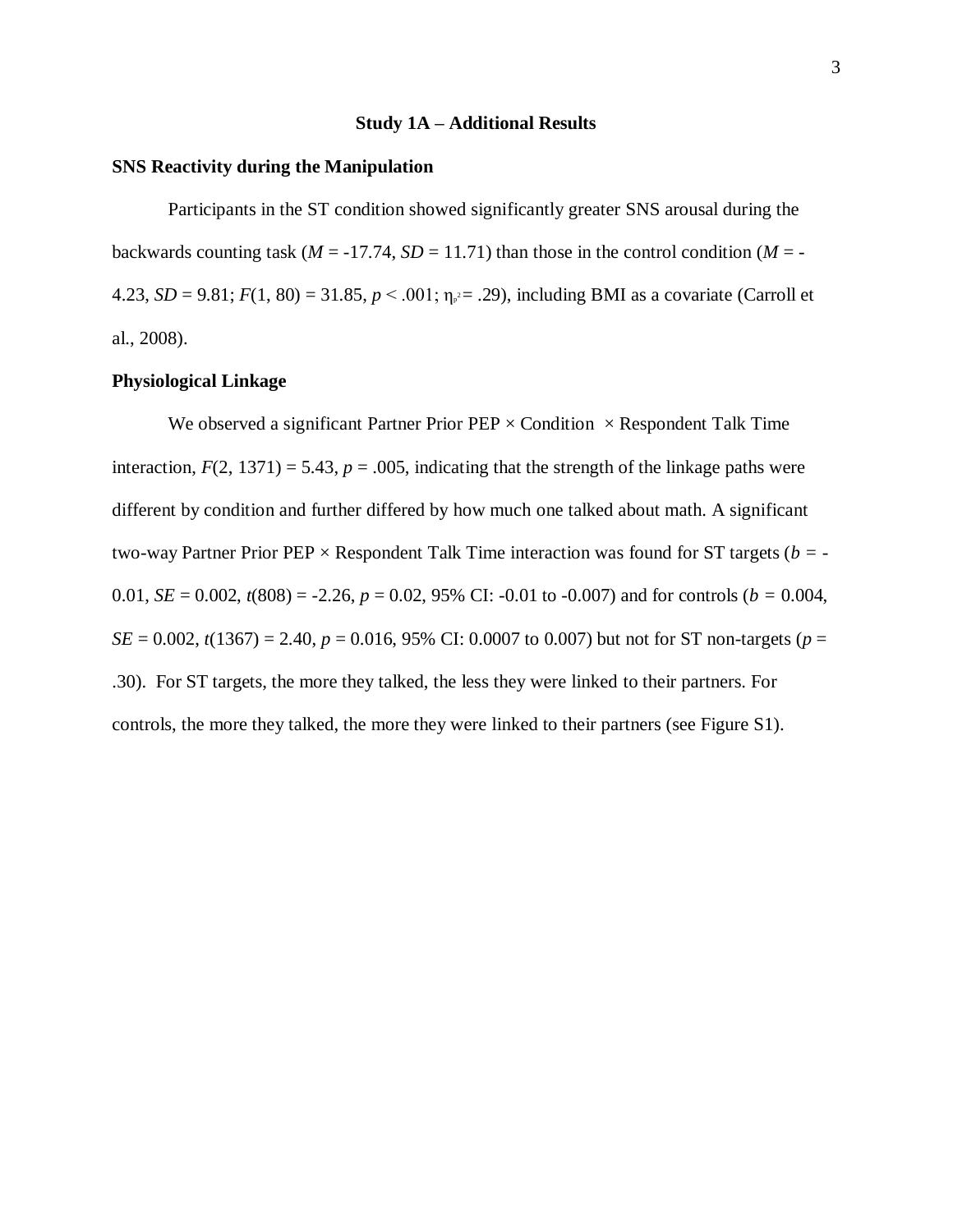

*Figure S1.* Study 1A: Physiological linkage as a function of condition and respondent talk time about math. Predicted values are presented at +/- 1 standard deviation from the mean for partner talk time about math.

# **Performance**

Recall that we did not find a significant two-way Condition  $\times$  Time interaction, Wald  $\chi$ <sup>2</sup>(2) = 5.11, *p* = .078. However, we report the individual trajectories for each condition for interested readers here. Follow-up analyses revealed that for ST targets and controls, performance improved over time (ST targets:  $b = .01$ ,  $SE = 0.003$ , Wald  $\chi(1) = 3.07$ ,  $p = .08$ , 95% CI: -0.001 to 0.012; controls:  $b = 0.01$ ,  $SE = 0.004$ , Wald  $\chi(1) = 5.36$ ,  $p = .021$ , 95% CI: 0.001 to 0.017; see Figure 5). For ST non-targets, performance did not change over time,  $b = -$ 0.001,  $SE = 0.003$ , Wald  $\chi(1) = 0.026$ ,  $p = .87$ , 95% CI: -0.01 to 0.01.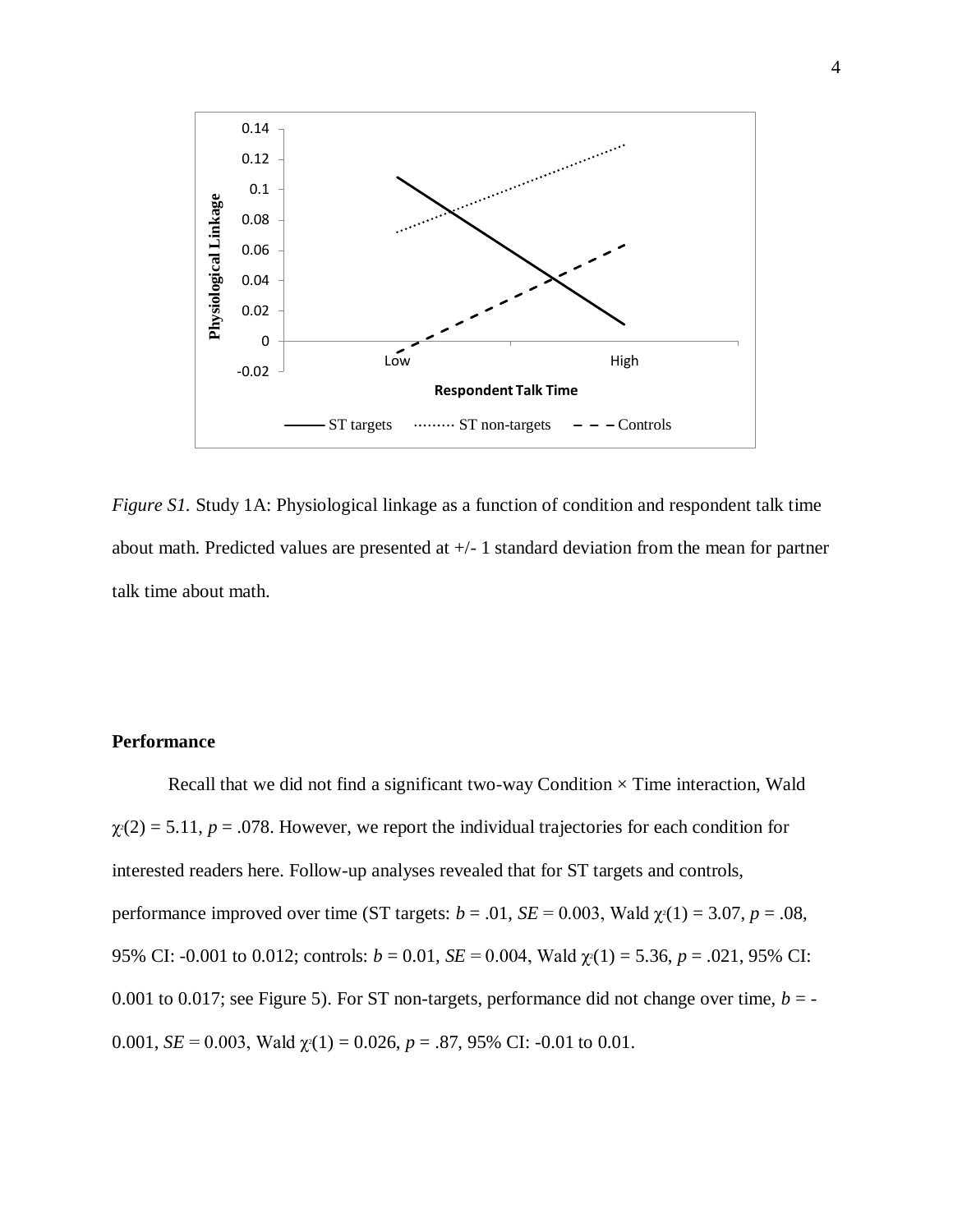There was a main effect of difficulty (Wald  $\chi$ <sup>2</sup>(2) = 420.53, *p* < .001), which was qualified by a difficulty by time interaction (Wald  $\gamma(2) = 38.65$ ,  $p < .001$ ). Over time, performance got worse on the easy questions ( $b = -0.02$ ,  $SE = 0.005$ , Wald  $\gamma(1) = 10.26$ ,  $p = .001$ , 95% CI: -0.02 to -0.01), better on the medium questions ( $b = 0.02$ ,  $SE = 0.003$ , Wald  $\gamma(1) = 35.38$ ,  $p < .001$ , 95% CI: 0.01 to 0.03), and marginally better on the hard questions ( $b = 0.01$ ,  $SE = 0.004$ , Wald  $\chi$ <sup>2</sup>(1) = 3.62, *p* = 0.057, 95% CI: < 0.001 to 0.02).

There was a main effect of being together; questions answered after working with one's partner were more likely to be answered correctly than those that were answered after working alone, ( $b = 0.39$ ,  $SE = 0.05$ , Wald  $\chi(1) = 72.94$ ,  $p < .001$ , 95% CI: 0.30 to 0.48). This effect did not change over time, (Wald  $\gamma$ <sup>2</sup>(1) = 0.83, *p* = .36).

# **Study 1B – Additional Results**

#### **SNS Reactivity during the Manipulation**

ST targets showed significantly greater SNS arousal during the backwards counting task  $(M = -15.41, SD = 12.10)$  than those who completed the control task  $(M = -4.45, SD = 7.22; F(1,$  $108$ ) = 29.24,  $p < .001$ ;  $\eta_{\rho} = .21$ ), including BMI as a covariate.

### **Performance**

There was a main effect of difficulty (Wald  $\chi$ <sup>2</sup>(2) = 597.29, *p* < .001), which was qualified by a difficulty by time interaction (Wald  $\chi$ <sup>2</sup>(2) = 55.66, *p* < .001). Over time, performance got worse on the easy questions ( $b = -0.02$ ,  $SE = 0.005$ , Wald  $\chi(1) = 9.53$ ,  $p < 0.002$ , 95% CI: -0.02 to -0.01), better on the medium questions ( $b = 0.02$ ,  $SE = 0.003$ , Wald  $\gamma(1) = 54.51$ ,  $p < .001$ , 95% CI: 0.02 to 0.03), and did not change on the hard questions ( $b = -0.002$ ,  $SE = 0.003$ , Wald  $\gamma(1) =$ 0.33,  $p = .56$ , 95% CI: -0.01 to 0.01).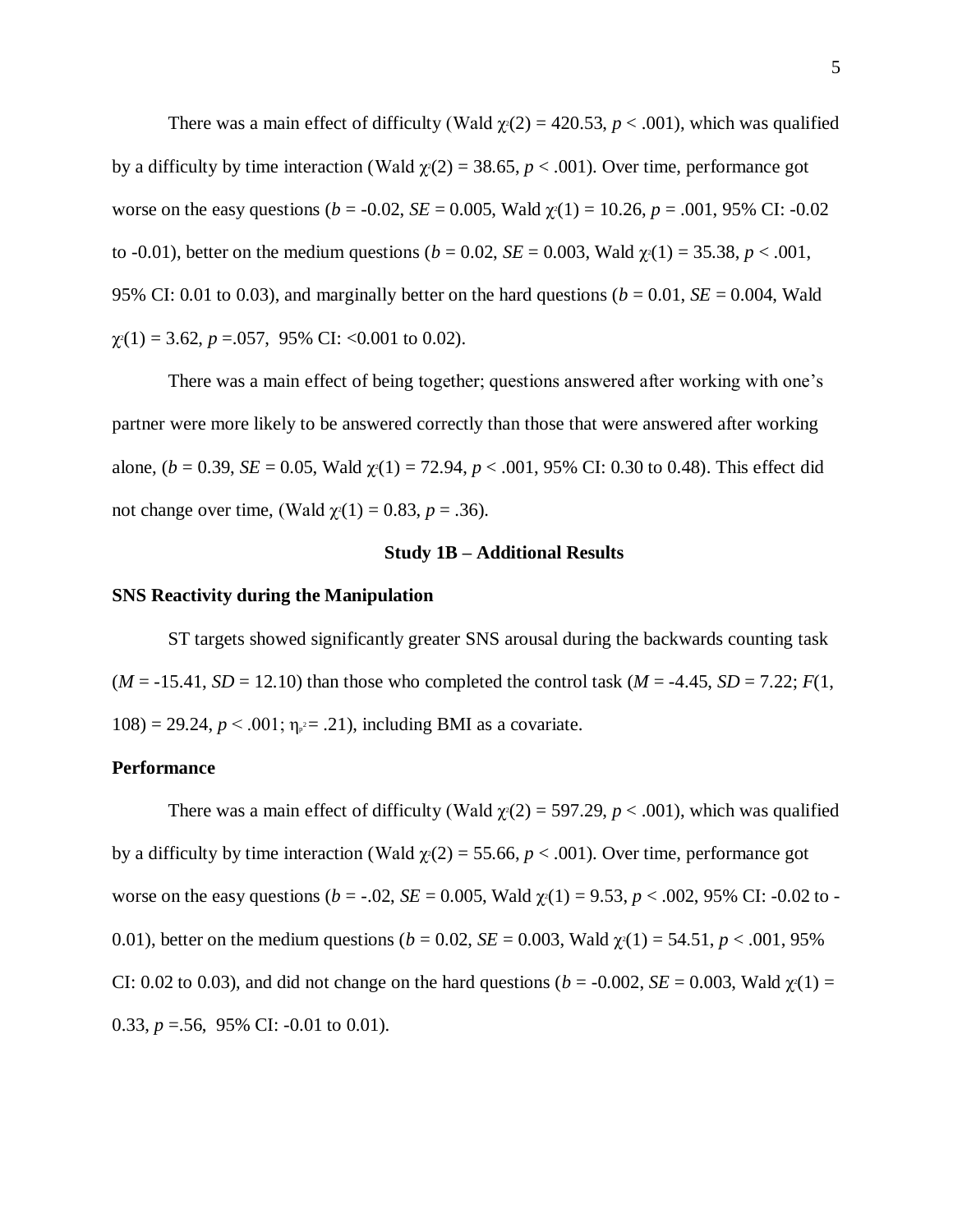There was a main effect of being together; questions answered after working with one's partner were more likely to be answered correctly than those that were answered after working alone, ( $b = 0.46$ ,  $SE = 0.03$ , Wald  $\chi(1) = 188.44$ ,  $p < .001$ , 95% CI: 0.40 to 0.53). This effect did not change over time, (Wald  $\chi(1) = .001$ ,  $p = .98$ ).